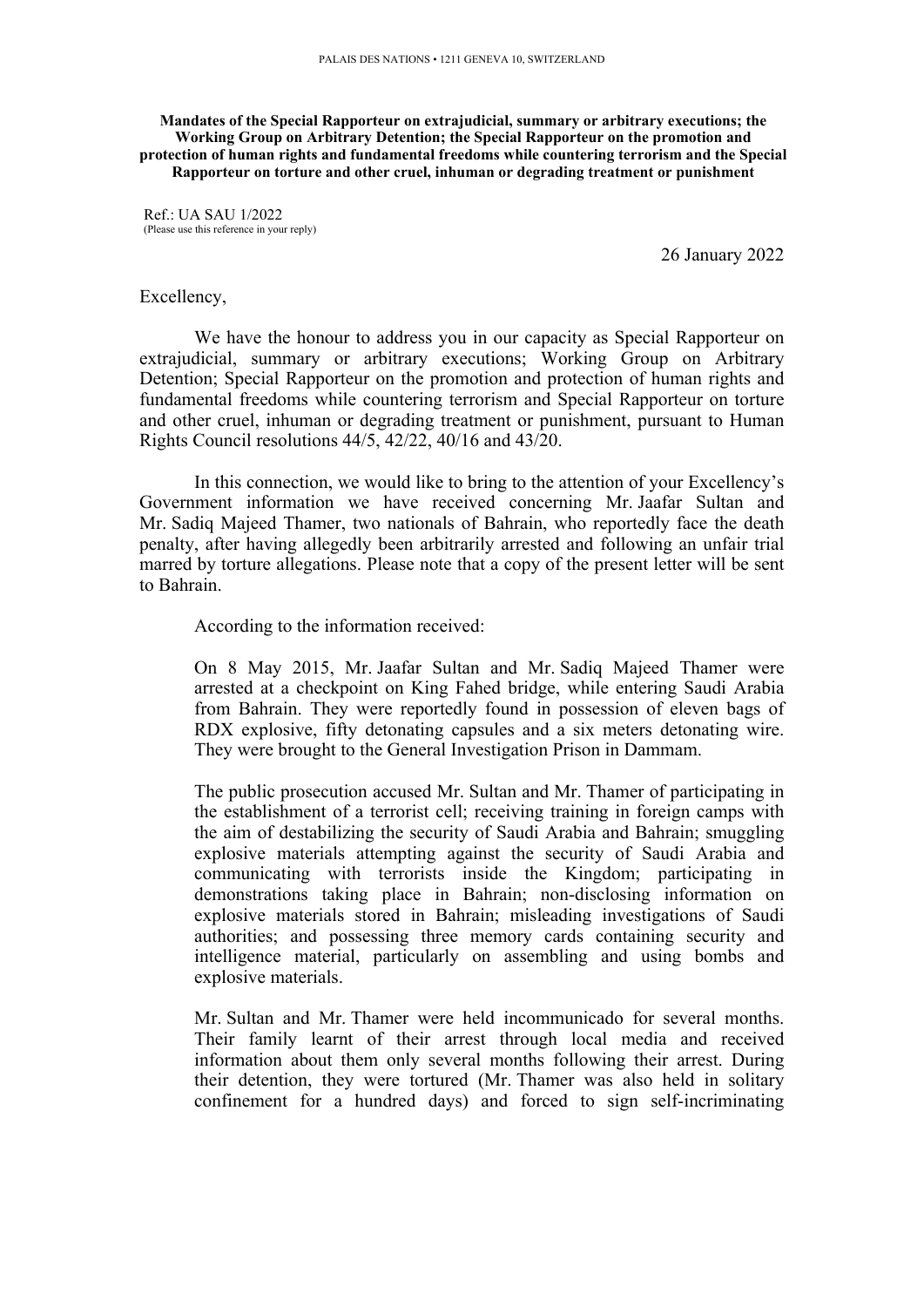confessions. They did not have access to <sup>a</sup> lawyer until after the trial began, and their lawyers did not have access to all documents and information of the case.

The Public Prosecution recommended that Mr. Sultan and Mr. Thamer be either sentenced to death in <sup>a</sup> *sharia* prescribed way (*hadud*, based on verse 33 of Surat Al Maida in the Quran and on Decisions 85 and 148 of the Council of Senior Scholars, Saudi Arabia'<sup>s</sup> highest religious body); or to the highest sentence according to Article 15 of the Law of Explosives and Fireworks.

On 7 October 2021, Mr. Sultan and Mr. Thamer were sentenced to death by the Saudi Specialized Criminal Court, pursuan<sup>t</sup> to article 1 paragraph 3 and Article 32 of the Law on Combating Crimes of Terrorism and its Financing and Article 4 and 15 of the Law of Explosives and Fireworks.

On 11 January 2022, the sentences were upheld by the Court of Appeal and could now be further appealed, within thirty days, before the Supreme Court. However, it is feared that the death sentence against Mr. Sultan and Mr. Thamer could be enforced at anytime in the very near future.

On 31 May 2016, the Grand Fourth Penal Court in Bahrain sentenced Mr. Jaafar Sultan and Mr. Thamer to life imprisonment in absentia on charges of joining <sup>a</sup> terrorist group; importing and possessing explosive materials; and agreeing to and assisting in training individuals on committing terrorist acts. The sentence was allegedly based on confessions from both extracted under duress.

While we do not wish to prejudge the accuracy of the above-mentioned allegations, we are concerned that if they prove to be accurate, Mr. Sultan and Mr. Thamer were sentenced to death without due process and fair trial (Article 10 UDHR); did not have access to <sup>a</sup> lawyer upon their arrest and could not resort to any remedy to challenge the lawfulness of their detention (Article 9 UDHR); were subjected to torture or other cruel, inhuman or degrading treatment or punishment and were forced to sign <sup>a</sup> confession under torture, contrary to Articles 2, 15 and 16 of the Convention against Torture and other Cruel, Inhuman or Degrading Treatment or Punishment (CAT), which was ratified by Saudi Arabia in 1997.

Furthermore, we wish to stress that, when not legally prohibited, the death penalty may be imposed only following compliance with <sup>a</sup> strict set of substantive and procedural requirements and guarantees of <sup>a</sup> fair trial, which have reportedly not been complied with in the cases of Mr. Sultan and Mr. Thamer.

Similarly, capital punishment may only be imposed pursuan<sup>t</sup> to <sup>a</sup> final judgment rendered by <sup>a</sup> competent court after <sup>a</sup> legal process which gives all possible safeguards to ensure <sup>a</sup> fair trial, including the right of anyone suspected of or charged with <sup>a</sup> crime for which capital punishment may be imposed, to adequate legal assistance at all stages of the proceedings. We reiterate that the imposition and subsequent execution of <sup>a</sup> death sentence upon the conclusion of <sup>a</sup> trial in which due process and fair trial standards have not been respected constitutes an arbitrary killing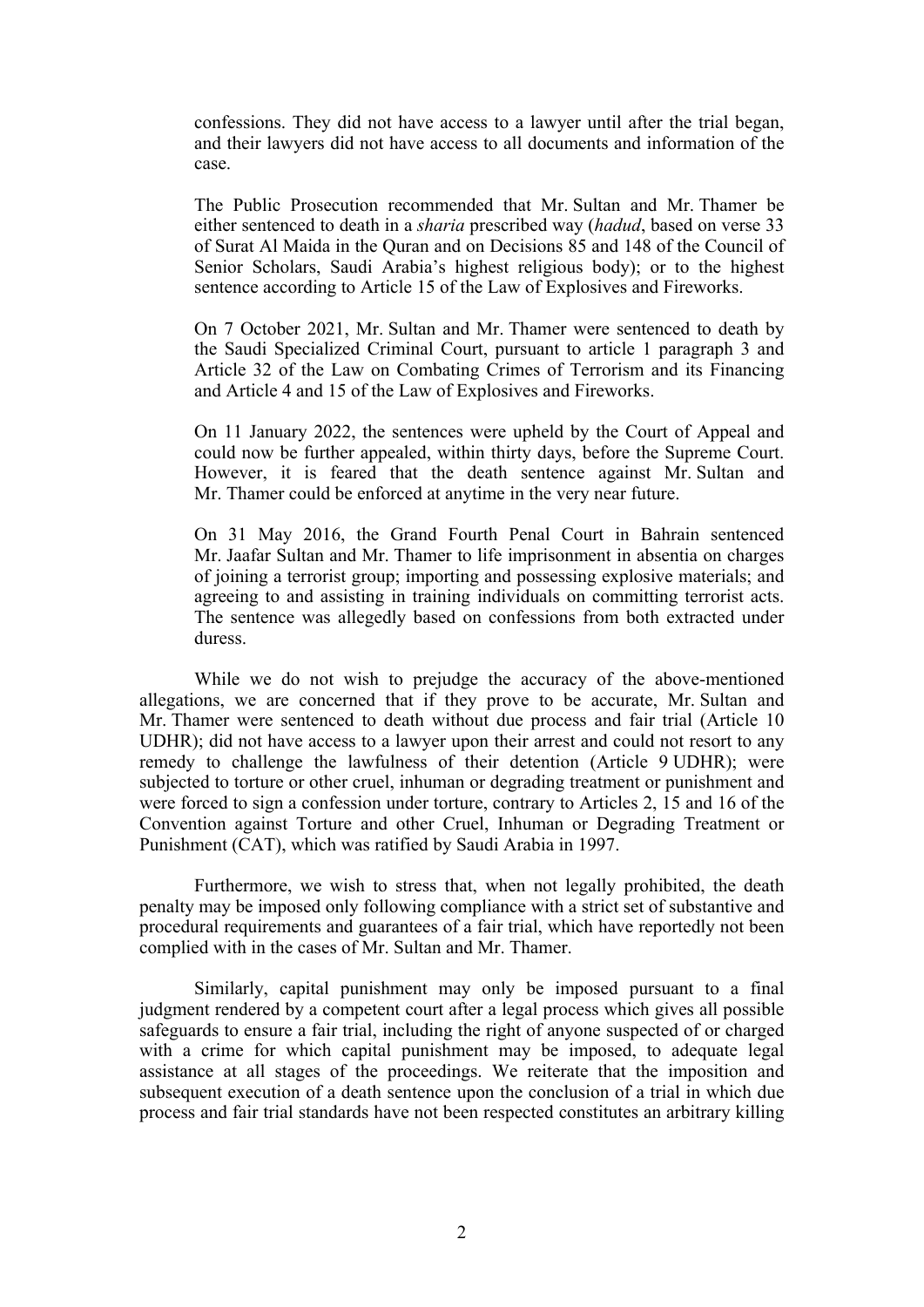for which the State is responsible. Furthermore, anyone sentenced to death shall have the right to seek pardon or commutation of sentence.

We have previously addressed our concern in another communication regarding your Excellency'<sup>s</sup> counterterrorism legislation in general and the Law on Combating Crimes of Terrorism and its Financing in particular (OL SAU 12/2020) which includes <sup>a</sup> broad range of severe and often non-human rights compliant punishments, an apparen<sup>t</sup> legal authorization of up to ninety-day incommunicado detention perios, up to one-year pre-trial detention periods (both which can seemingly be further extended) and serious restrictions to the right of access to counsel and other fair trial standards. We also recall that the Special Rapporteur on the promotion and protection of human rights and fundamental freedoms while countering terrorism visited Saudi Arabia in 2017 to assess the progress that had been achieved in its law, polices and practice in the fight against terrorism, measured against international human rights law and standards, and made <sup>a</sup> number of detailed recommendations whose adoption was recommended as a matter of priority for the government.<sup>1</sup>

In line with the foregoing, we would like to reiterate that the "principle of legal certainty" under international law, enshrined in article 11 of the UDHR, requires that criminal laws are sufficiently precise so it is clear what types of behaviour and conduct constitute <sup>a</sup> criminal offense and what would be the consequence of committing such an offense. This principle recognizes that ill-defined and/or overly broad laws are open to arbitrary application and abuse. <sup>2</sup> Moreover, the law must be formulated with sufficient precision so that the individual can regulate his or her conduct accordingly.

Numerous statements by UN human rights mechanisms have highlighted that national counter-terrorism legislation is limited to the countering of terrorism as properly and precisely defined on the basis of the provisions of international counterterrorism instruments and is strictly guided by the principles of legality, necessity and proportionality. The definition of terrorism in national legislation should be guided by the model definition proposed in Security Council resolution 1566 (2004) and also by the Declaration on Measures to Eliminate International Terrorism and the Declaration to Supplement the 1994 Declaration on Measures to Eliminate International Terrorism, which were approved by the General Assembly. The seriousness of, and punishment for, <sup>a</sup> criminal conviction must be proportionate to the culpability of the perpetrator. No one should be convicted of participating in <sup>a</sup> terrorist act, or facilitating or funding terrorism, unless it can be shown that that person knew or intended to be involved in terrorism as defined under national law.

Furthermore, we recall the model definition of terrorism advanced by the Special Rapporteur on the promotion and protection of human rights and fundamental freedoms while countering terrorism, which provides clear guidance to States on appropriate conduct to be proscribed and best practice. 3 Those elements include:

<sup>1</sup> A/HRC/40/52/

<sup>2</sup> A/73/361, para. 34.

<sup>3</sup> A/59/565 (2004), para. 164 (d).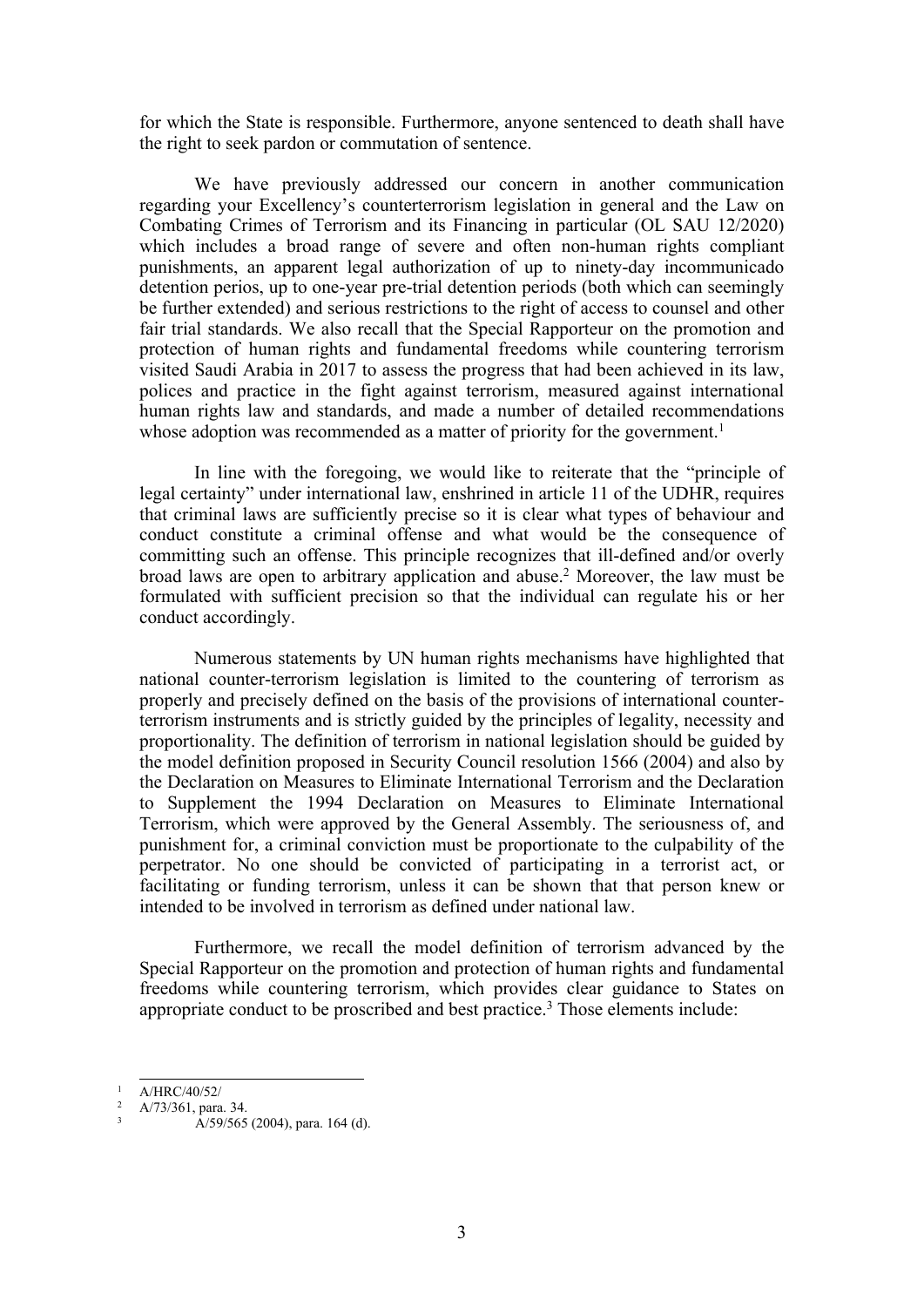- a) Acts, including against civilians, committed with the intention of causing death or serious bodily injury, or the taking of hostages,
- b) Irrespective of whether motivated by considerations of <sup>a</sup> political, philosophical, ideological, racial, ethnic, religious or other similar nature, also committed for the purpose of provoking <sup>a</sup> state of terror in the general public or in <sup>a</sup> group of persons or particular persons, intimidating <sup>a</sup> population, or compelling <sup>a</sup> Government or an international organization to do or to abstain from doing any act,
- c) Such acts constituting offences within the scope of and as defined in the international conventions and protocols relating to terrorism. 4

Lastly, we recall that victims of torture and other ill-treatment must have <sup>a</sup> right to lodge <sup>a</sup> complaint about their treatment while held in custody. Any allegation in this regard must be promptly followed by an impartial and thorough investigation by an independent body. Whenever there are reasonable grounds to believe that an act of torture or ill-treatment has been committed, Article 12 of the CAT imposes an obligation on the State to investigate. The Government must ensure that complainants are not subject to reprisals and that victims of torture or ill-treatment receive adequate reparation.

Under these circumstances, we respectfully call on your Excellency'<sup>s</sup> Government **to immediately halt any step that might be presently considered or taken toward the execution of Mr. Sultan and Mr. Thamer** which, based on the information available to us, would constitute an arbitrary execution; **to annul the death sentence imposed on them**; **to investigate fully the allegations of torture** and **to ensure that they are re-tried in conformity with international law and standards**.

We are issuing this appeal in order to safeguard the rights of Mr. Sultan and Mr. Thamer from irreparable harm and without prejudicing any eventual legal determination. It is relief *pendente lite<sup>5</sup> .*

Lastly, we respectfully reiterate our call on Your Excellency'<sup>s</sup> Government **to consider establishing an official moratorium on all executions as <sup>a</sup> first step towards fully abolishing the death penalty in the country**.

The full texts of the human rights instruments and standards recalled above are available on [www.ohchr.org](http://www.ohchr.org) or can be provided upon request.

In view of the urgency of the matter, we would appreciate <sup>a</sup> response on the initial steps taken by your Excellency'<sup>s</sup> Government to safeguard the rights of the above-mentioned person(s) in compliance with international instruments.

As it is our responsibility, under the mandates provided to us by the Human Rights Council, to seek to clarify all cases brought to our attention, we would be

4

E/CN.4/2006/98, para 37

<sup>5</sup> Article 41 ICJ Statute 'Interim Protection': Part III, Section <sup>D</sup> (Incidental Proceedings), Subsection 1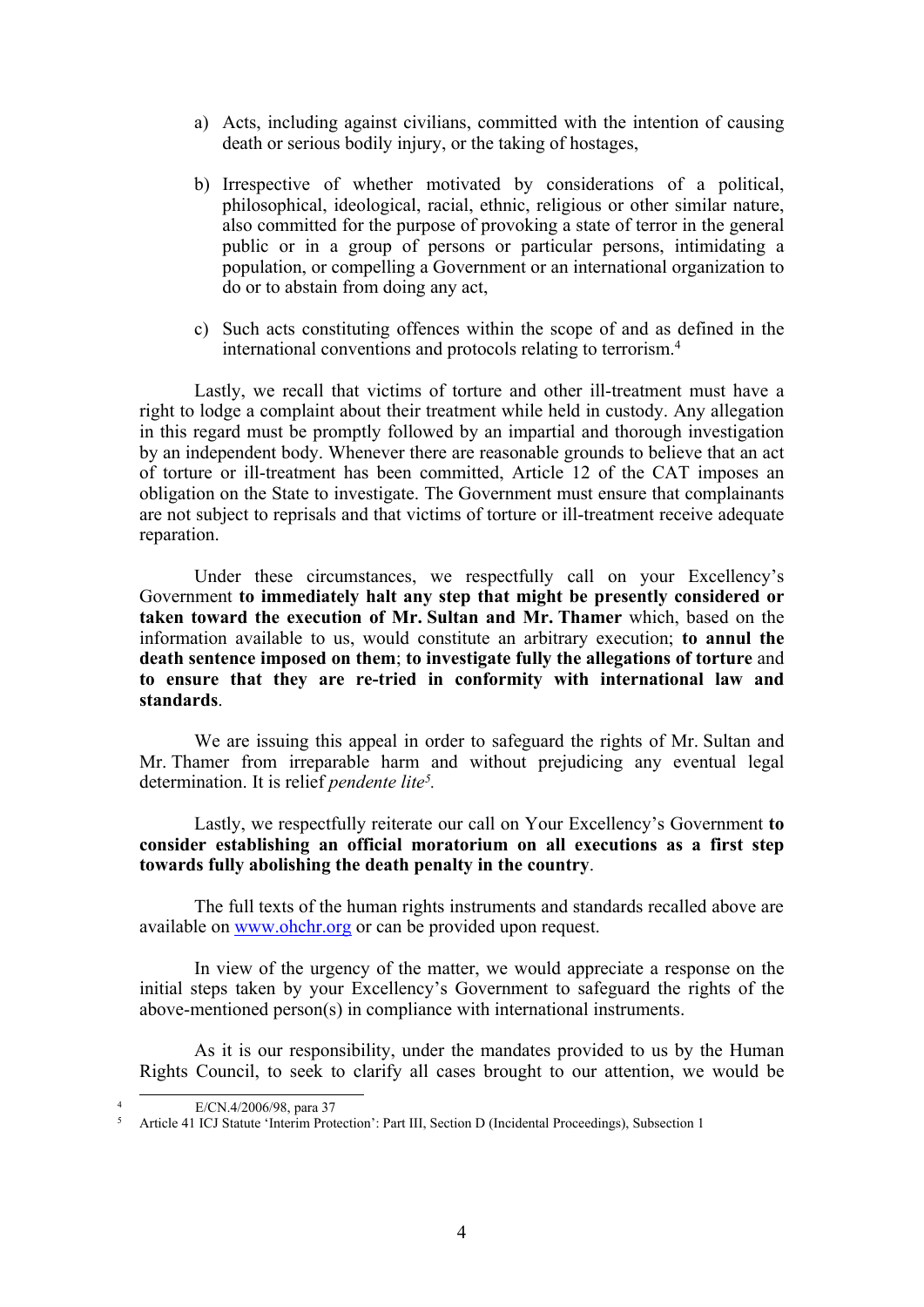grateful for your observations on the following matters:

- 1. Please provide any additional information and any comment you may have on the above-mentioned allegations.
- 2. Please explain whether Mr. Sultan and Mr. Thamer'<sup>s</sup> arrest and subsequent detention are in compliance with international human rights law and standards; and please explain whether their trial was conducted in <sup>a</sup> manner consistent with international due process and fair trial norms and standards. Within this context, please provide information on whether there has been any investigation, and if so, what was the result, on the allegations of torture or other cruel, inhuman or degrading treatment or punishment. If no investigation was conducted, please explain why.
- 3. Please provide information on the current conditions of detention of Mr. Sultan and Mr. Thamer, including with regard to contacts with their families and lawyers, and how these conditions are consistent with the provisions of the Standard Minimum Rules for the Treatment of Prisoners ("The Mandela Rules").
- 4. Please also provide information on the existing procedures for persons sentenced to death to seek clemency or <sup>a</sup> pardon, and provide detailed information on how they can access such procedures.
- 5. Please provide information in details of how your Excellency'<sup>s</sup> Government'<sup>s</sup> counter-terrorism efforts comply with the United Nations Security Council resolutions 1373 (2001), 1456(2003), 1566 (2004), 1624 (2005), 2178 (2014), 2341 (2017), 2354 (2017), 2368 (2017), 2370 (2017), 2395 (2017) and 2396 (2017); as well as Human Rights Council resolution 35/34, General Assembly resolutions 49/60, 51/210, 72/123, 72/180 and 73/174 in particular with international human rights law, refugee law, and humanitarian law contained therein.

While awaiting <sup>a</sup> reply, we urge that all necessary interim measures be taken to halt the alleged violations and preven<sup>t</sup> their re-occurrence and in the event that the investigations suppor<sup>t</sup> or sugges<sup>t</sup> the allegations to be correct, to ensure the accountability of any person responsible of the alleged violations.

We would like to inform your Excellency's Government that after having transmitted an urgen<sup>t</sup> appeal to the Government, the Working Group on Arbitrary Detention may transmit the case through its regular procedure in order to render an opinion on whether the deprivation of liberty was arbitrary or not. Such appeals in no way prejudge any opinion the Working Group may render. The Government is required to respond separately for the urgen<sup>t</sup> appeal procedure and the regular procedure.

This communication and any response received from your Excellency'<sup>s</sup> Government will be made public via the communications reporting [website](https://spcommreports.ohchr.org/) within